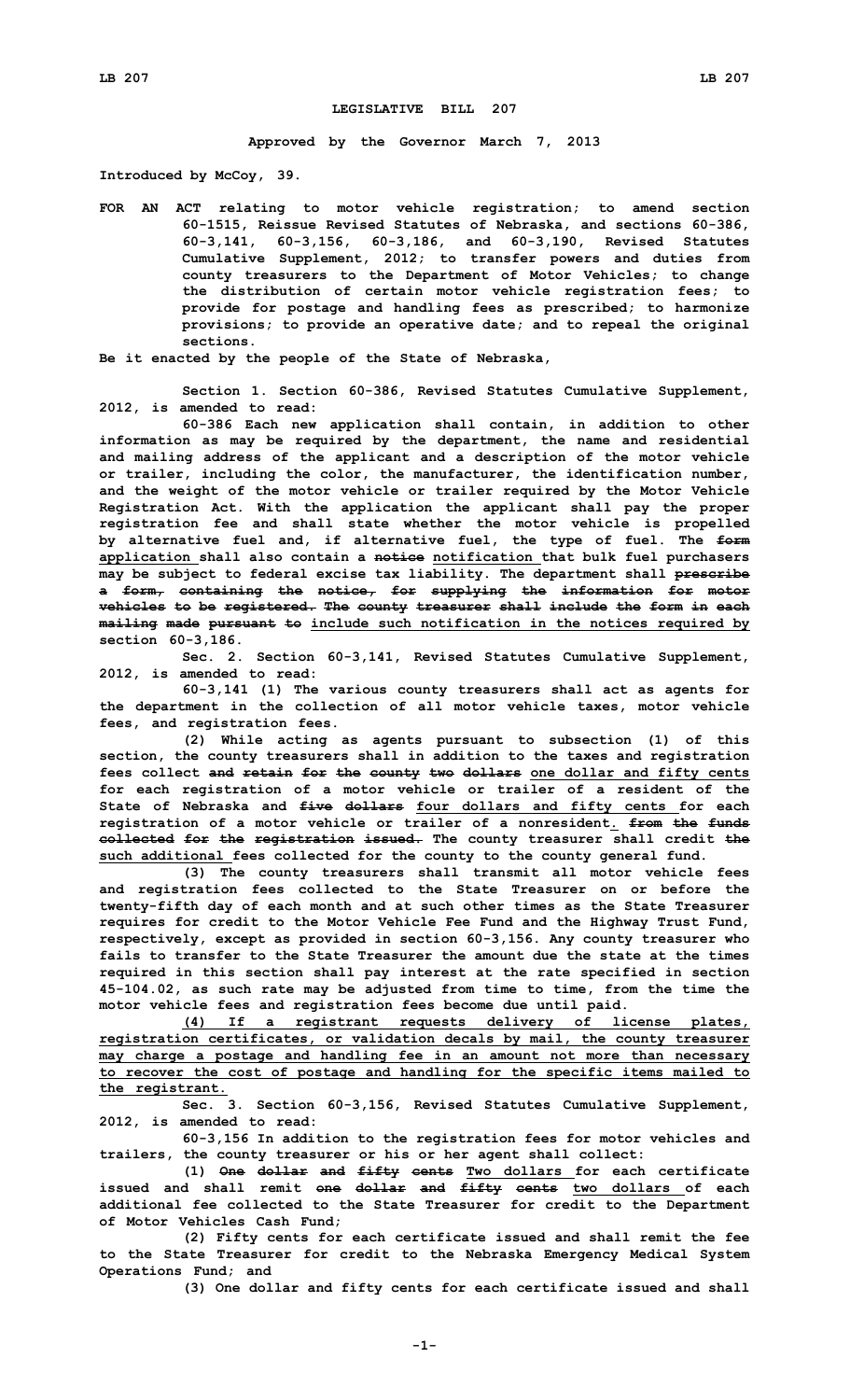**Fund. Sec. 4. Section 60-3,186, Revised Statutes Cumulative Supplement, 2012, is amended to read:**

**60-3,186 (1) The county treasurer department shall annually determine the motor vehicle tax on each motor vehicle registered in the county based on the age of the motor vehicle pursuant to section 60-3,187 and shall cause a notice of the amount of the tax to be mailed delivered to the registrant. The notice may be delivered to the registrant at the address shown upon his or her registration certificate or the registrant's most recent address according to information received by the department from the National Change of Address program of the United States Postal Service or delivered electronically to the registrant if the registrant has provided electronic contact information to the department. The notice shall be printed on <sup>a</sup> form prescribed by the department and shall be mailed provided on or before the first day of the last month of the registration period.**

**(2)(a) The motor vehicle tax, motor vehicle fee, registration fee, sales tax, and any other applicable taxes and fees shall be paid to the county treasurer prior to the registration of the motor vehicle for the following registration period. If the motor vehicle being registered has been transferred as <sup>a</sup> gift or for <sup>a</sup> nominal amount, any sales tax owed by the transferor on the purchase of the motor vehicle shall have been paid or be paid to the county treasurer prior to the registration of the motor vehicle for the following registration period.**

**(b) After retaining one percent of the motor vehicle tax proceeds collected for costs, the remaining motor vehicle tax proceeds shall be allocated to each county, local school system, school district, city, and village in the tax district in which the motor vehicle has situs.**

**(c)(i) Twenty-two percent of the remaining motor vehicle tax proceeds shall be allocated to the county, (ii) sixty percent shall be allocated to the local school system or school district, and (iii) eighteen percent shall be allocated to the city or village, except that (A) if the tax district is not in <sup>a</sup> city or village, forty percent shall be allocated to the county, and (B) in counties containing <sup>a</sup> city of the metropolitan class, eighteen percent shall be allocated to the county and twenty-two percent shall be allocated to the city or village.**

**(d) The amount allocated to <sup>a</sup> local school system shall be distributed to school districts in the same manner as property taxes.**

**(3) Proceeds from the motor vehicle tax shall be treated as property tax revenue for purposes of expenditure limitations, matching of state or federal funds, and other purposes.**

**Sec. 5. Section 60-3,190, Revised Statutes Cumulative Supplement, 2012, is amended to read:**

**60-3,190 (1) <sup>A</sup> motor vehicle fee is imposed on all motor vehicles registered for operation in this state. An owner of <sup>a</sup> motor vehicle which is exempt from the imposition of <sup>a</sup> motor vehicle tax pursuant to section 60-3,185 shall also be exempt from the imposition of the motor vehicle fee imposed pursuant to this section.**

**(2) The county treasurer department shall annually determine the motor vehicle fee on each motor vehicle registered in the county based on the age of the motor vehicle pursuant to this section and shall cause <sup>a</sup> notice of the amount of the fee to be mailed delivered to the registrant. at the address shown upon his or her registration certificate. The notice shall be printed on <sup>a</sup> form prescribed by the department, shall be combined with the notice of the motor vehicle tax, and shall be mailed on or before the first day of the last month of the registration period. required by section 60-3,186.**

**(3) The motor vehicle fee schedules are set out in this subsection and subsection (4) of this section. Except for automobiles with <sup>a</sup> value when new of less than \$20,000, and for assembled automobiles, the fee shall be calculated by multiplying the base fee times the fraction which corresponds to the age category of the automobile as shown in the following table:**

| <b>YEAR</b>                                                                                                                      | <b>FRACTION</b> |
|----------------------------------------------------------------------------------------------------------------------------------|-----------------|
| First through fifth                                                                                                              | 1.00            |
| Sixth through tenth                                                                                                              | .70             |
| Eleventh and over                                                                                                                | .35             |
| (4) The base fee shall be:<br>(a) Automobiles, with a value when new of less than \$20,000, and<br>assembled automobiles $-$ \$5 |                 |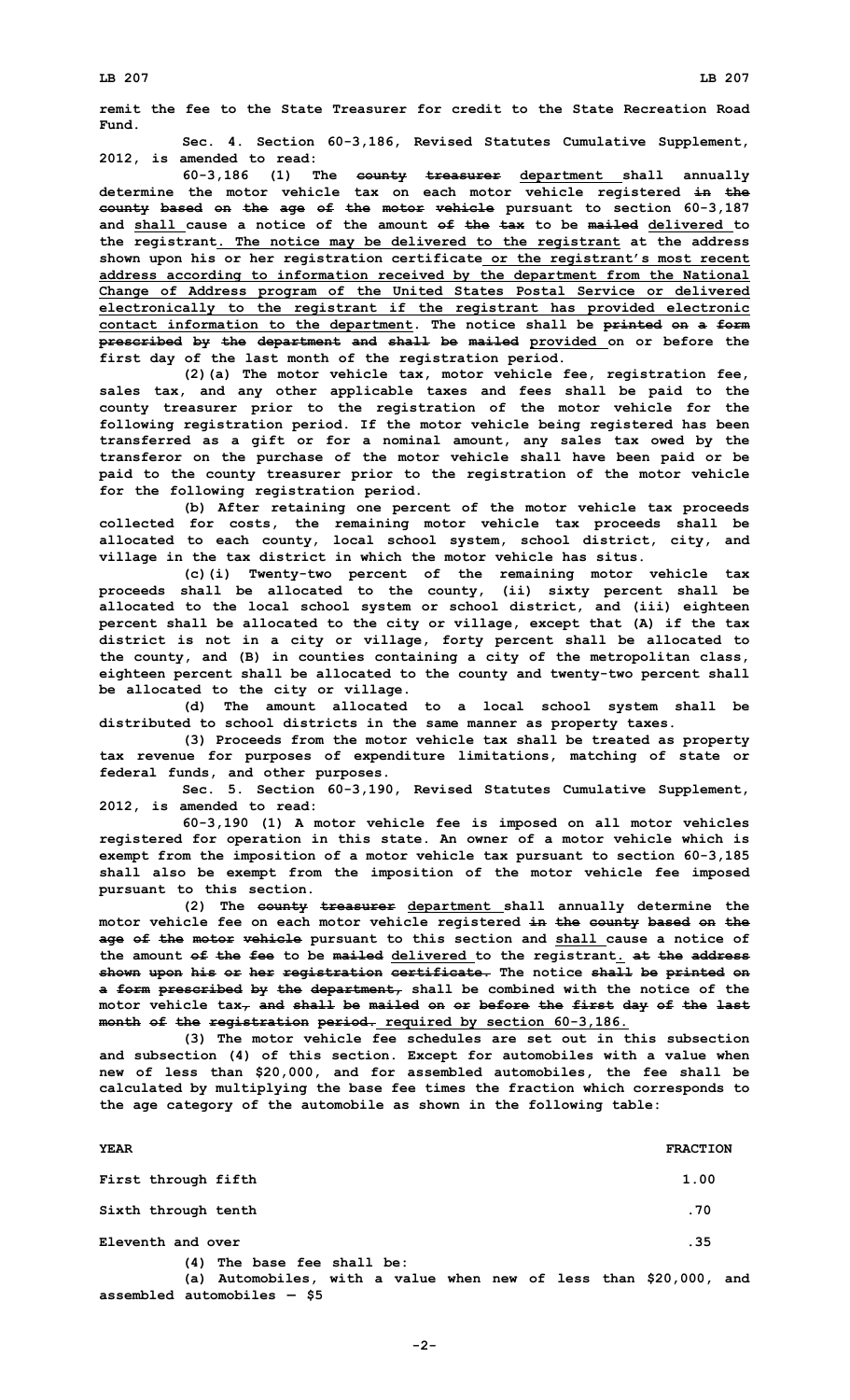**\$20**

**(b) Automobiles, with <sup>a</sup> value when new of \$20,000 through \$39,999 —**

- **(c) Automobiles, with <sup>a</sup> value when new of \$40,000 or more — \$30**
- **(d) Motorcycles — \$10**
- **(e) Recreational vehicles and cabin trailers — \$10**
- **(f) Trucks over seven tons and buses — \$30**
- **(g) Trailers other than semitrailers — \$10**
- **(h) Semitrailers — \$30**
- **(i) Minitrucks — \$10**
- **(j) Low-speed vehicles — \$10.**

**(5) The motor vehicle tax, motor vehicle fee, and registration fee shall be paid to the county treasurer prior to the registration of the motor vehicle for the following registration period. After retaining one percent of the motor vehicle fee collected for costs, the remaining proceeds shall be remitted to the State Treasurer for credit to the Motor Vehicle Fee Fund. The State Treasurer shall return funds from the Motor Vehicle Fee Fund remitted by <sup>a</sup> county treasurer which are needed for refunds or credits authorized by law.**

**(6)(a) The Motor Vehicle Fee Fund is created. On or before the last day of each calendar quarter, the State Treasurer shall distribute all funds in the Motor Vehicle Fee Fund as follows: (i) Fifty percent to the county treasurer of each county, amounts in the same proportion as the most recent allocation received by each county from the Highway Allocation Fund; and (ii) fifty percent to the treasurer of each municipality, amounts in the same proportion as the most recent allocation received by each municipality from the Highway Allocation Fund. Any money in the fund available for investment shall be invested by the state investment officer pursuant to the Nebraska Capital Expansion Act and the Nebraska State Funds Investment Act.**

**(b) Funds from the Motor Vehicle Fee Fund shall be considered local revenue available for matching state sources.**

**(c) All receipts by counties and municipalities from the Motor Vehicle Fee Fund shall be used for road, bridge, and street purposes.**

**(7) For purposes of subdivisions (4)(a), (b), (c), and (f) of this section, automobiles or trucks includes all trucks and combinations of trucks or truck-tractors, except those trucks, trailers, or semitrailers registered under section 60-3,198, and the fee is based on the gross vehicle weight rating as reported by the manufacturer.**

**(8) Current model year vehicles are designated as first-year motor vehicles for purposes of the schedules.**

**(9) When <sup>a</sup> motor vehicle is registered which is newer than the current model year by the manufacturer's designation, the motor vehicle is subject to the initial motor vehicle fee for six registration periods.**

**(10) Assembled vehicles other than assembled automobiles shall follow the schedules for the motor vehicle body type.**

**Sec. 6. Section 60-1515, Reissue Revised Statutes of Nebraska, is amended to read:**

**60-1515 (1) The Legislature hereby finds and declares that <sup>a</sup> statewide system for the collection, storage, and transfer of data on vehicle titles and registration and the cooperation of state and local government in implementing such <sup>a</sup> system is essential to the efficient operation of state and local government in vehicle titling and registration. The Legislature hereby finds and declares that the electronic issuance of operators' licenses and state identification cards using <sup>a</sup> digital system as described in section 60-484.01 and the cooperation of state and local government in implementing such <sup>a</sup> system is essential to the efficient operation of state and local government in issuing operators' licenses and state identification cards.**

**(2) It is therefor the intent of the Legislature that the Department of Motor Vehicles shall use <sup>a</sup> portion of the fees appropriated by the Legislature to the Department of Motor Vehicles Cash Fund as follows:**

**(a) To pay for the cost of issuing motor vehicle titles and registrations on <sup>a</sup> system designated by the department. The costs shall include, but not be limited to, software and software maintenance, programming, processing charges, and equipment including such terminals, printers, or other devices as deemed necessary by the department after consultation with the county to support the issuance of motor vehicle titles and registrations. The costs shall not include the cost of county personnel or physical facilities provided by the counties;**

**(b) To fund the centralization of renewal notices for motor vehicle registration and to furnish to the counties the certificate of registration forms specified in section 60-390. The certificate of registration form shall be prescribed by the department;**

**(c) To pay for the costs of an operator's license system as specified in sections 60-484.01 and 60-4,119 and designated by the department.**